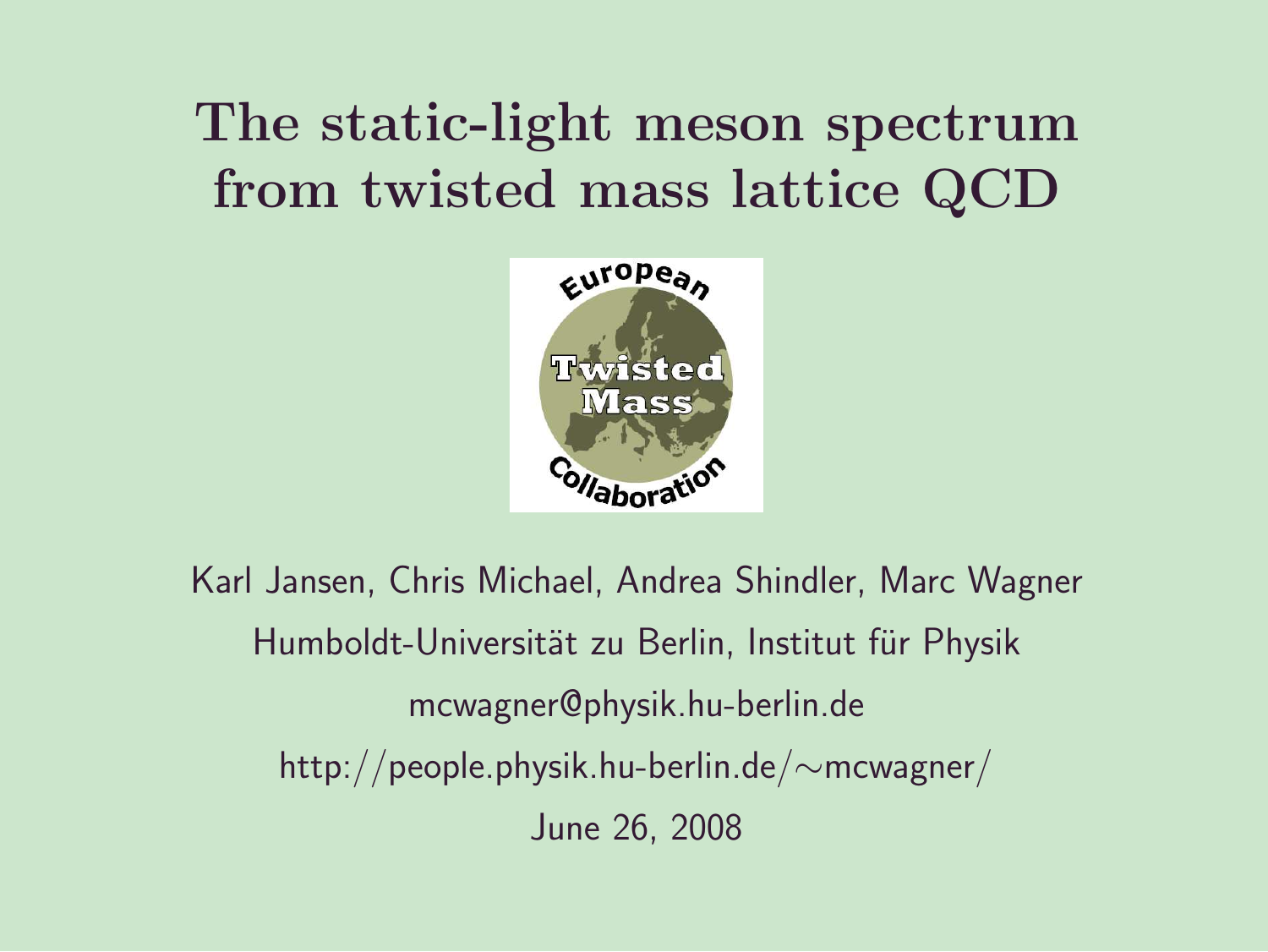### European Twisted Mass Collaboration

- Cyprus: University of Nikosia.
- France: University of Paris Sud, LPSC Grenoble.
- Germany: Humboldt University Berlin, University of Münster, DESY Hamburg, DESY Zeuthen.
- Great Britain: University of Glasgow, University of Liverpool.



- Italy: University of Rome I, University of Rome II, University of Rome III, ECT\* Trento.
- **Netherlands**: University of Groningen.
- Spain: University of Valencia.
- Switzerland: University of Bern.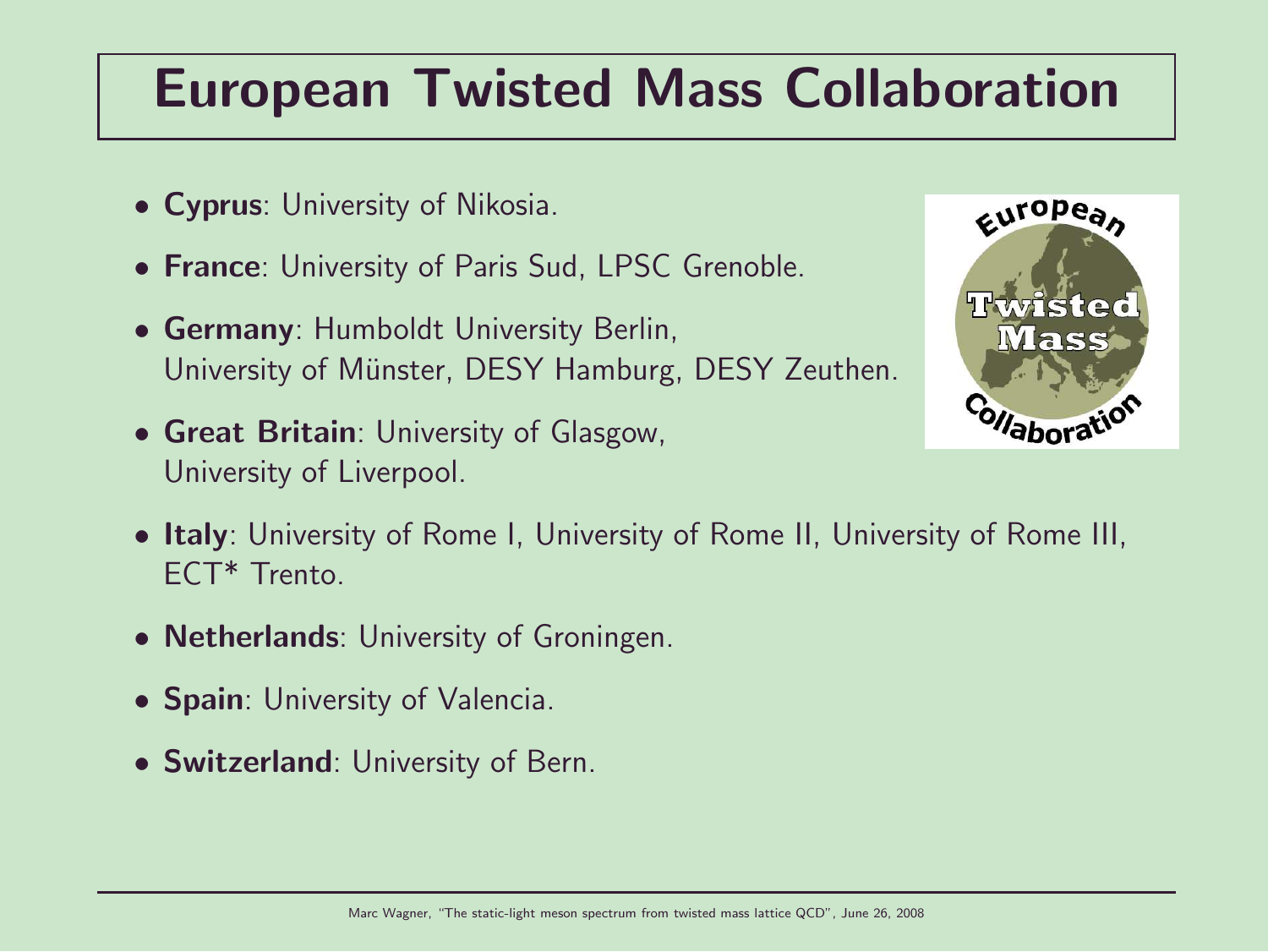### Introduction

- Static-light meson: a bound state of an infinitely heavy quark and a light quark ("a  $B$ -meson in leading order").
- Static-light mesons can be classified according to certain quantum numbers:
	- $-$  Total angular momentum  $F = 0, 1, 2, 3, \ldots$
	- Parity  $P = \pm$ .
- Goal: compute static-light meson masses for low lying states (ground state, first excited state) for different quantum numbers  $F$  and  $P$ .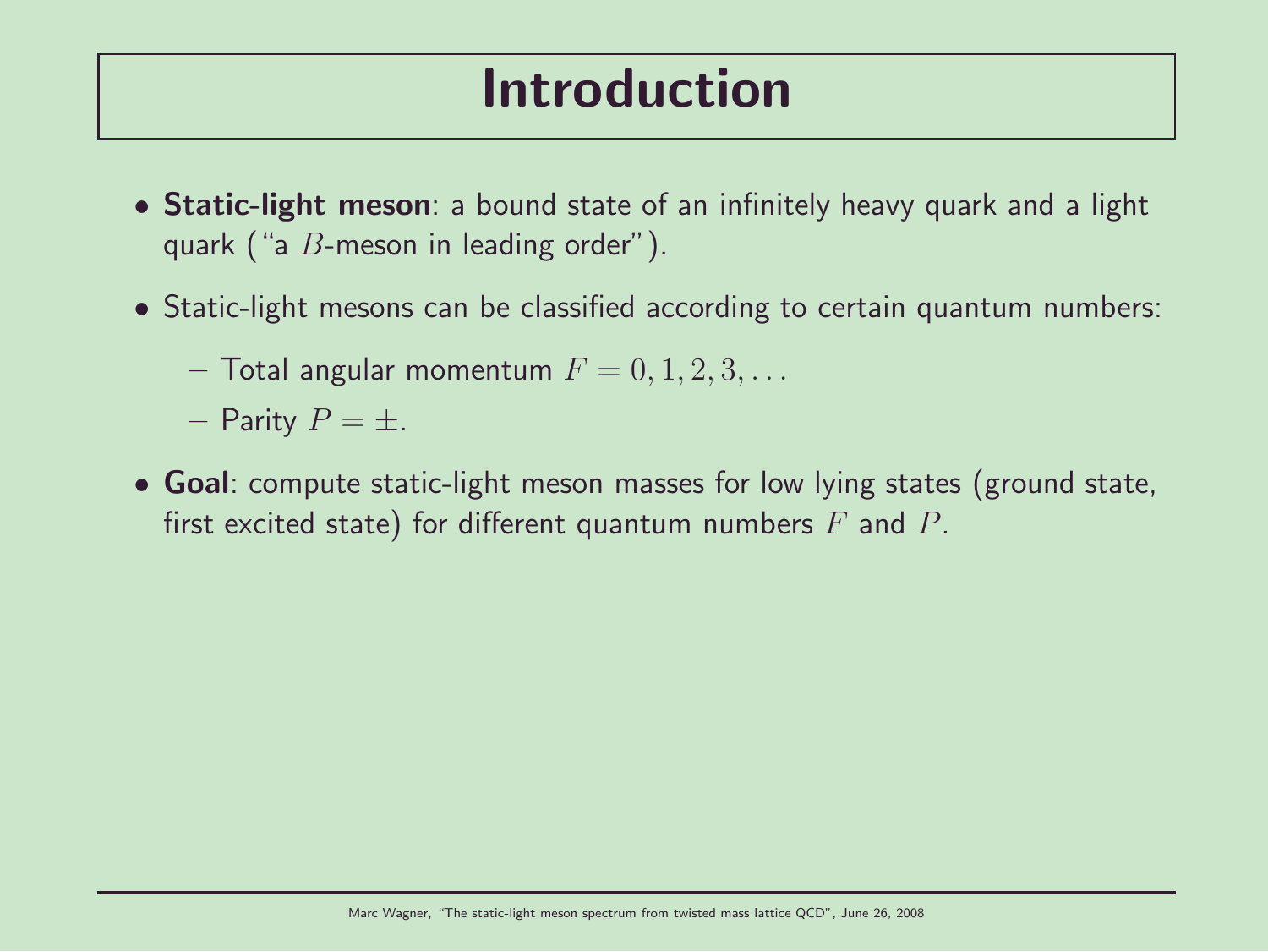## **Outline**

- Basic principle.
- Twisted mass lattice QCD.
- Static-light meson creation operators on the lattice.
- Simulation setup and numerical results.
- Summary and outlook.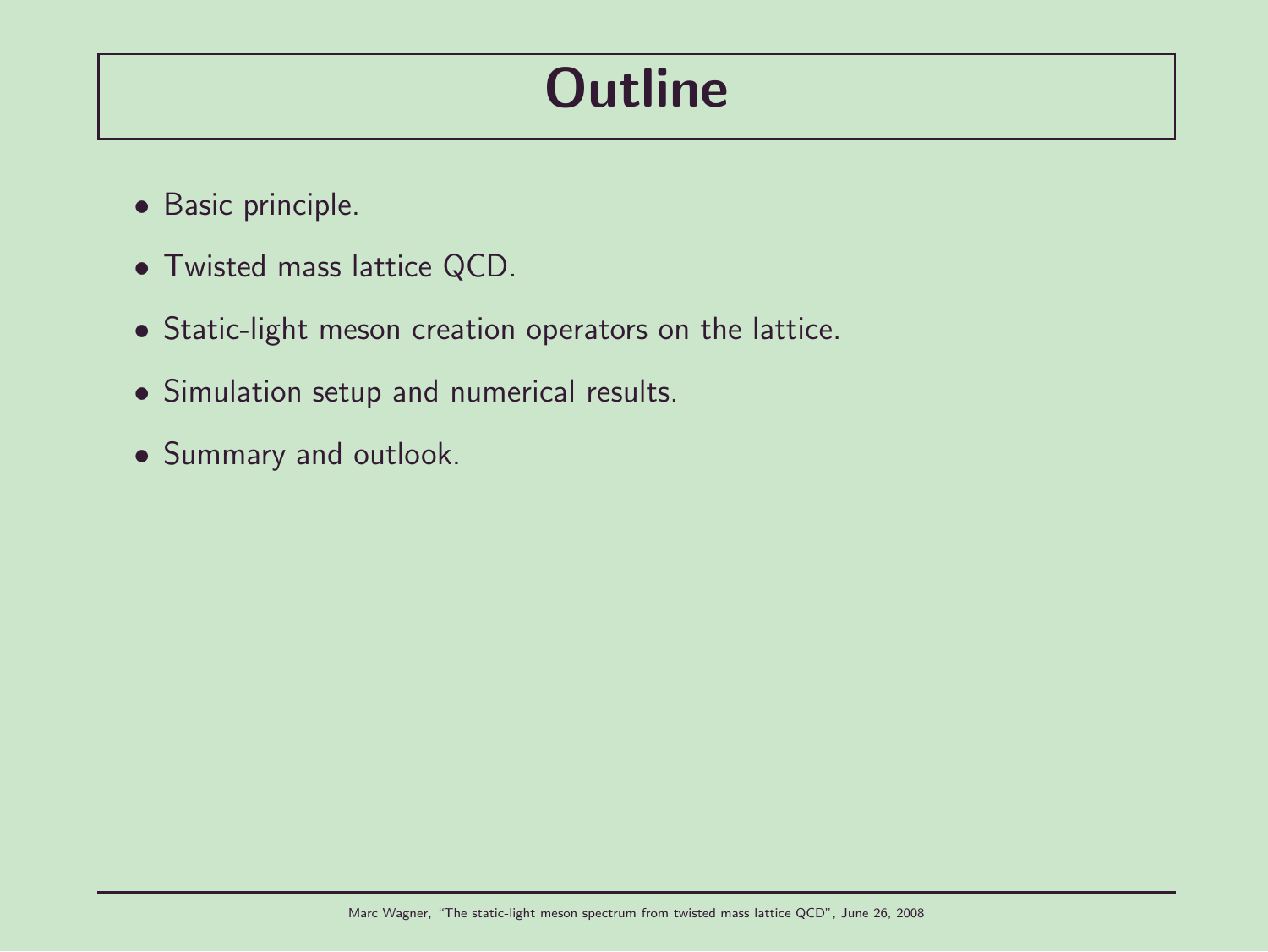# Basic principle (1)

- Let  $\mathcal{O}(\mathbf{x})$  be a suitable "static-light meson creation operator", i.e. an operator such that  $\mathcal{O}(\mathbf{x})|\Omega\rangle$  is a state containing a static-light meson at position  $\mathbf{x}$  ( $|\Omega\rangle$ : vacuum).
- Determine the mass of the ground state of the corresponding static-light meson from the exponential behavior of the corresponding correlation function  $C$  at large Euclidean times  $T$ :

$$
\mathcal{C}(T) = \langle \Omega | \big( \mathcal{O}(\mathbf{x}, T) \big)^{\dagger} \mathcal{O}(\mathbf{x}, 0) | \Omega \rangle =
$$
\n
$$
= \langle \Omega | e^{+HT} \big( \mathcal{O}(\mathbf{x}, 0) \big)^{\dagger} e^{-HT} \mathcal{O}(\mathbf{x}, 0) | \Omega \rangle =
$$
\n
$$
= \sum_{n} \left| \langle n | \mathcal{O}(\mathbf{x}, 0) | \Omega \rangle \right|^{2} \exp \big( - (E_{n} - E_{\Omega}) T \big) \approx \text{ (for } T \gg 1 \text{)}
$$
\n
$$
\approx \left| \langle 0 | \mathcal{O}(\mathbf{x}, 0) | \Omega \rangle \right|^{2} \exp \big( - \underbrace{(E_{0} - E_{\Omega}) T}_{\text{meson mass}} \big).
$$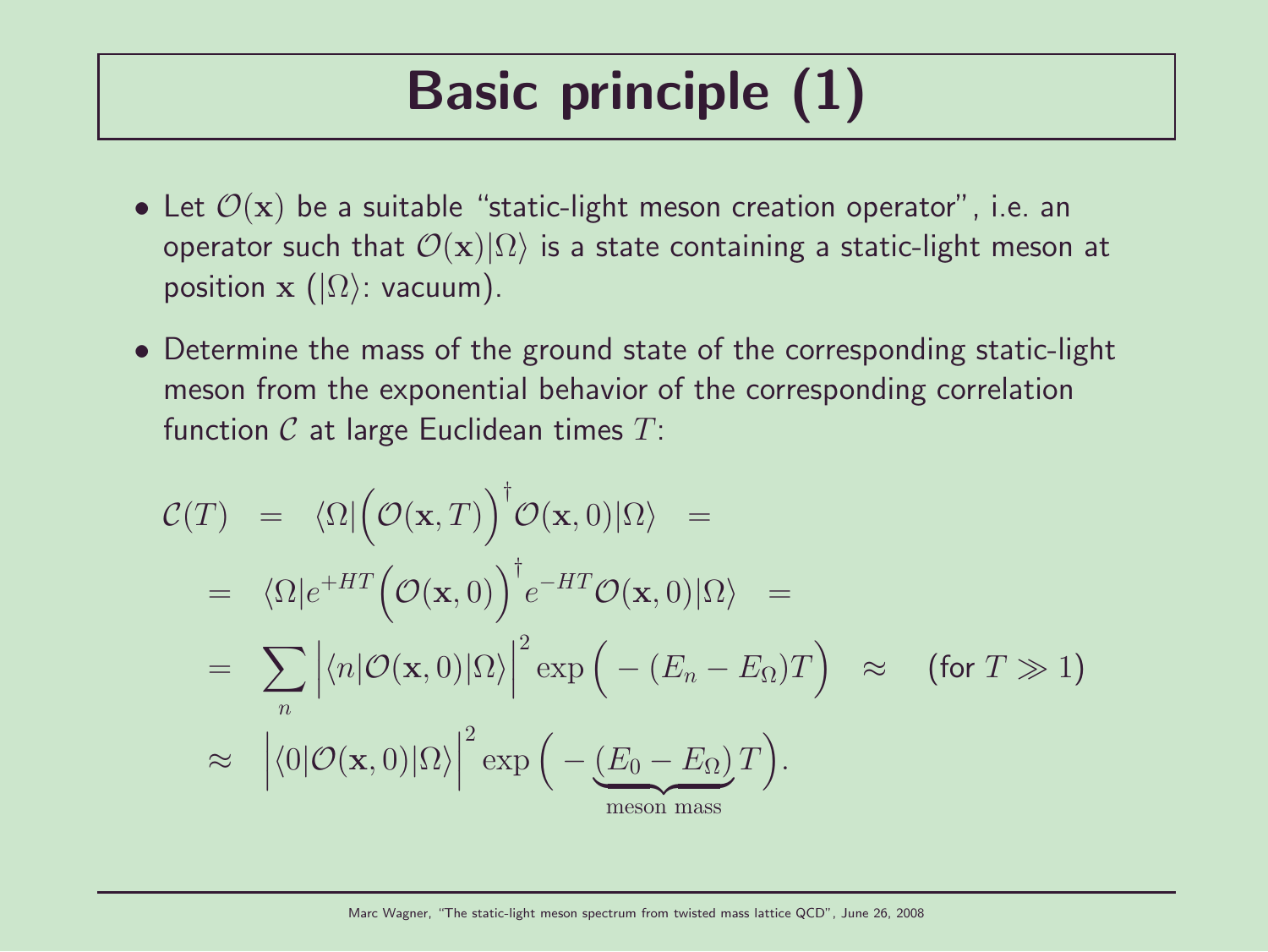# Basic principle (2)

- To compute the static-light spectrum, i.e. meson masses for different quantum numbers, consider extended meson creation operators with different spatial structure and different spin structure yielding well defined total angular momentum  $F$ .
- Static-light meson masses are degenerate with respect to the static spin.
- Therefore, it is more appropriate to label static-light mesons by  $J = L \pm 1/2$ , where L is the angular momentum quantum number and  $\pm$  describes the coupling of the light spin.
- Parity  $P$  is also a good quantum number.
- Since static-light mesons are made from non-identical quarks, charge conjugation is not a useful quantum number (static-light meson masses are degenerate with respect to charge conjugation).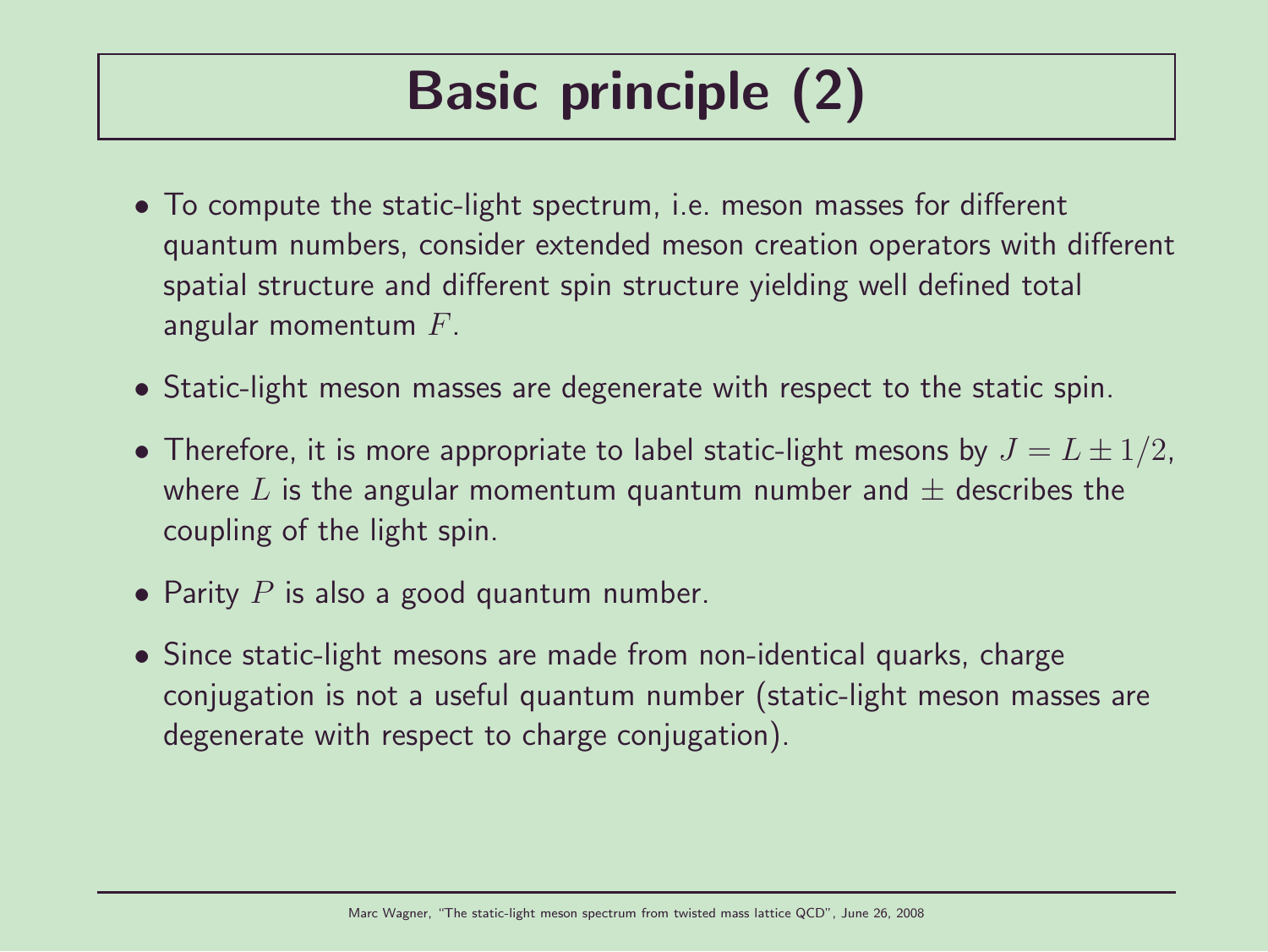# Basic principle (3)

• General form of a static-light meson creation operator:

$$
\mathcal{O}(\mathbf{x}) = \bar{Q}(\mathbf{x}) \int d\hat{\mathbf{n}} \Gamma(\hat{\mathbf{n}}) U(\mathbf{x}; \mathbf{x} + d\hat{\mathbf{n}}) q(\mathbf{x} + d\hat{\mathbf{n}}).
$$

 $-\bar{Q}(\mathbf{x})$  creates an infinitely heavy i.e. static antiquark at position x.

 $U(\mathbf{x}; \mathbf{x} + d\hat{\mathbf{n}})$ 

 $\Gamma(\mathbf{x} + d\hat{\mathbf{n}}) q(\mathbf{x} + d\hat{\mathbf{n}})$ 

 $\bar{Q}(\mathbf{x})$ 

- $q(x + d\hat{n})$  creates a light quark at position  $x + d\hat{n}$  separated by a distance  $d$  from the static antiquark.
- The spatial parallel transporter

$$
U(\mathbf{x}; \mathbf{x} + d\hat{\mathbf{n}}) = P\left\{\exp\left(+i\int_{\mathbf{x}}^{\mathbf{x} + d\hat{\mathbf{n}}} dz_j A_j(\mathbf{z})\right)\right\}
$$

connects the antiquark and the quark in a gauge invariant way via gluons.

 $-$  The integration over the unit sphere  $\int d\hat{\mathbf{n}}$  combined with a suitable weight factor  $\Gamma(\hat{\mathbf{n}})$  yields well defined total angular momentum J and parity P ( $\Gamma(\hat{\mathbf{n}})$  is a combination of spherical harmonics  $\rightarrow$  angular momentum] and  $\gamma$ -matrices  $[\rightarrow$  spin]; Wigner-Eckart theorem).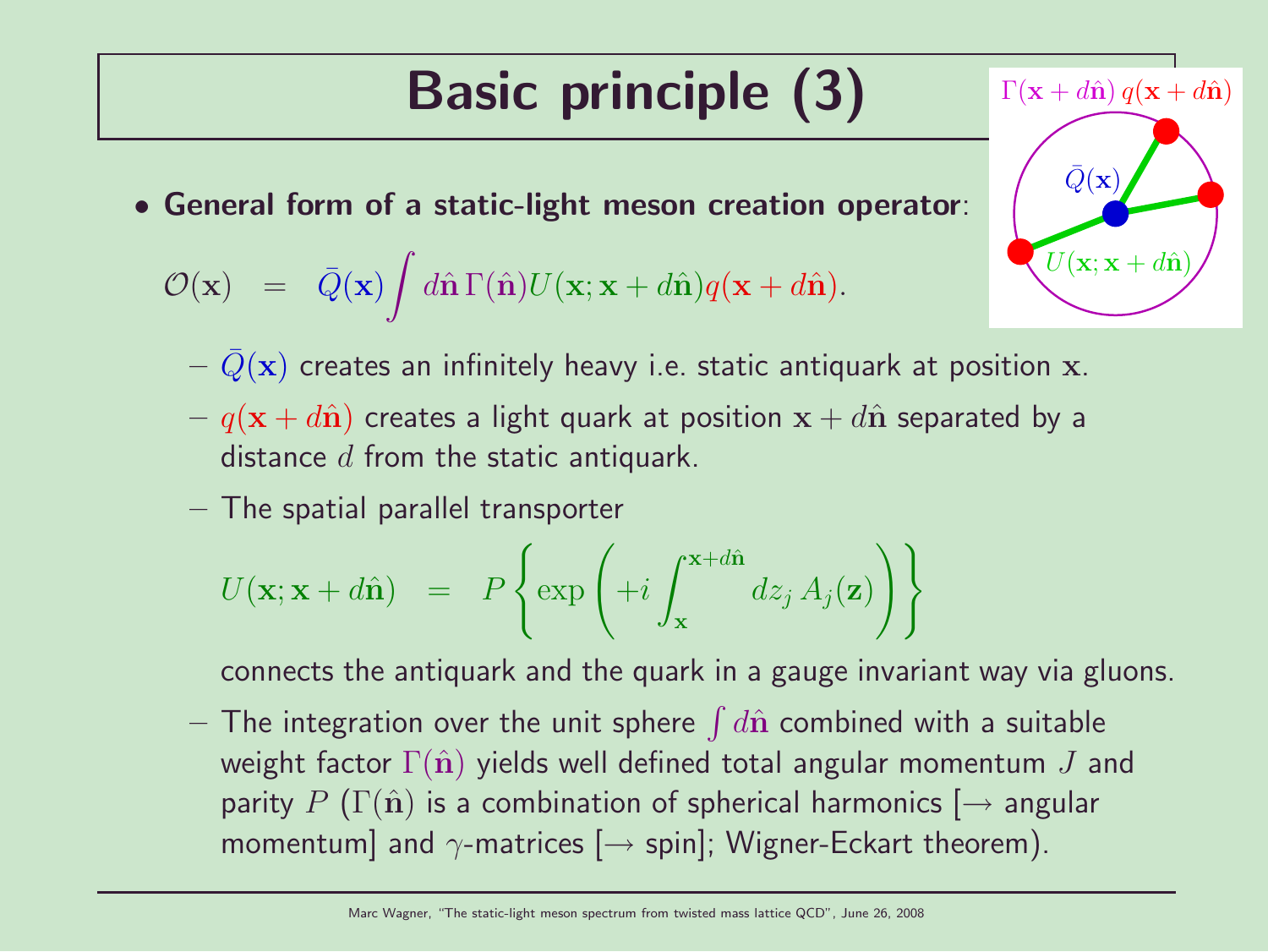# Basic principle (4)

• General form of a static-light meson creation operator:

$$
\mathcal{O}(\mathbf{x}) = \bar{Q}(\mathbf{x}) \int d\hat{\mathbf{n}} \Gamma(\hat{\mathbf{n}}) U(\mathbf{x}; \mathbf{x} + d\hat{\mathbf{n}}) q(\mathbf{x} + d\hat{\mathbf{n}}).
$$

• List of operators (L: angular momentum; S: total spin; F: total angular momentum; J: angular momentum and light spin; P: parity):

| common      |                                                                    |         |         |          |                                               |
|-------------|--------------------------------------------------------------------|---------|---------|----------|-----------------------------------------------|
| notation    | $\Gamma(\mathbf{x})$                                               | $L^P$   | $S^P$   | $F^P$    | $J^P$                                         |
|             | $\gamma_5$                                                         |         |         | $-0^{-}$ |                                               |
|             | $\gamma_5 \gamma_j x_j$                                            | $1 -$   | $1^+$   |          |                                               |
| $P_{\perp}$ |                                                                    | $0^{+}$ | $0^+$   | $0^{+}$  | (1/2)                                         |
|             | $\gamma_j x_j$                                                     | $1^{-}$ |         |          |                                               |
| $P_{\perp}$ | $\gamma_1 x_1 - \gamma_2 x_2$                                      |         |         | $2^{+}$  | $(3/2)^{+}$                                   |
| $D_{-}$     | $\gamma_5(\gamma_1x_1-\gamma_2x_2)$                                |         | $1^{+}$ | $2^{-}$  | (3/2)                                         |
| $D_{+}$     | $\gamma_1 x_2 x_3 + \gamma_2 x_3 x_1 + \gamma_3 x_1 x_2$           | $2^{+}$ |         | $3-$     | (5/2)                                         |
| $F_{-}$     | $\gamma_5(\gamma_1 x_2 x_3 + \gamma_2 x_3 x_1 + \gamma_3 x_1 x_2)$ | $2^+$   | $1^{+}$ | $3^{+}$  | 5 <sub>1</sub><br>$\mathcal{D}_{\mathcal{L}}$ |

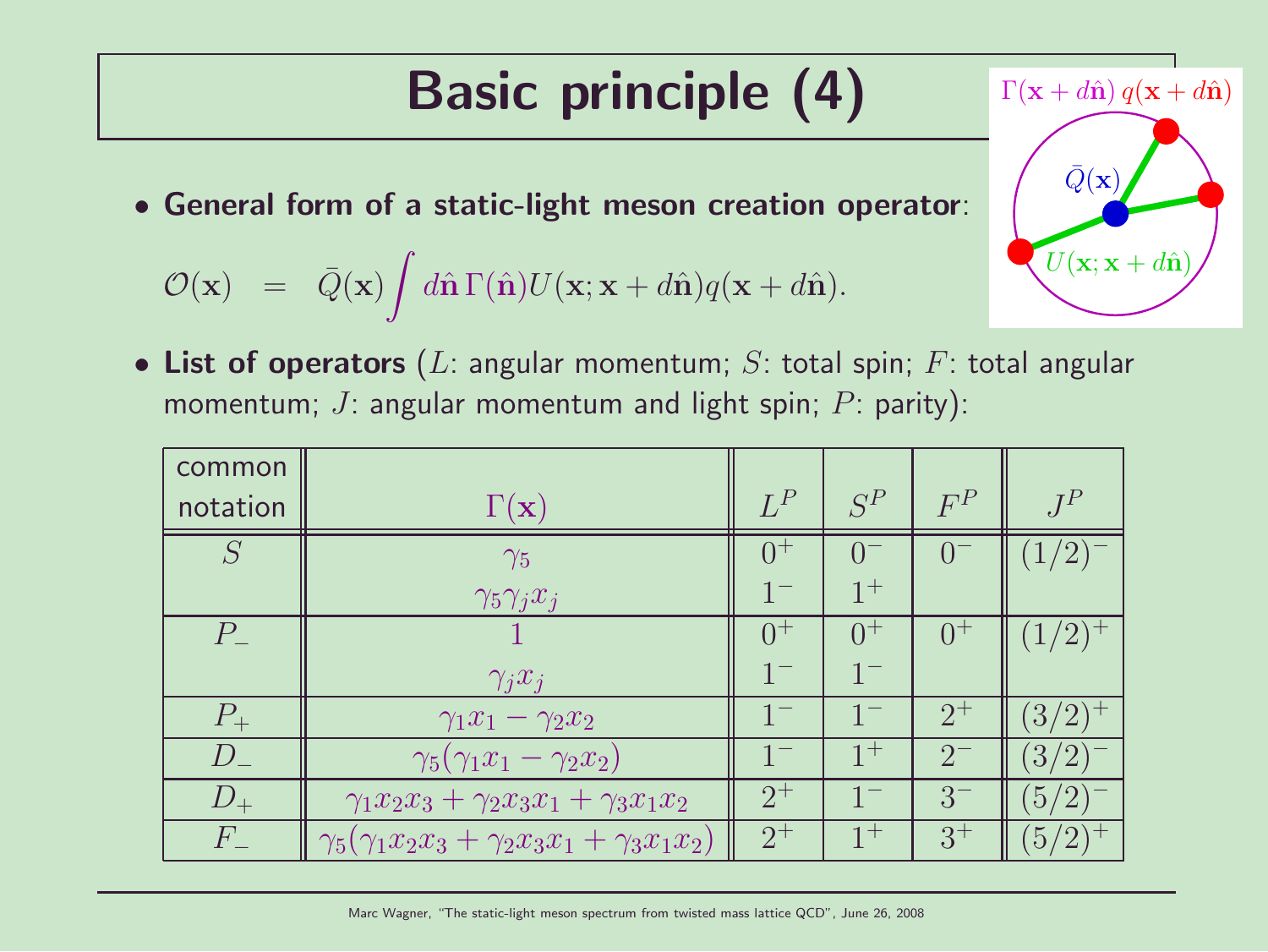### Twisted mass lattice QCD

• Twisted mass action (two degenerate flavors, "continuum version"):

$$
S_{\text{fermionic}} = \int d^4x \,\bar{\chi} \Big( \gamma_\mu D_\mu + m + \underbrace{i\mu \gamma_5 \tau_3}_{\text{twisted mass term}} - \underbrace{\frac{a}{2}}_{\text{Wilson term}} \Big) \chi
$$

( $\psi$ : physical basis quark fields;  $\chi$ : twisted basis quark fields;  $\mu$ : twisted mass;  $\tau_3$ : third Pauli matrix acting in flavor space; a: lattice spacing).

- Wilson term: removes fermionic doublers.
- Twisted mass term: automatic  $\mathcal{O}(a)$  improvement, when tuned to maximal twist  $(\omega = \pi/2)$ .
- + Automatic  $\mathcal{O}(a)$  improvement.
- + Numerically cheap, i.e. large lattices and small lattice spacings possible.
- − Explicit breaking of parity and flavor symmetry.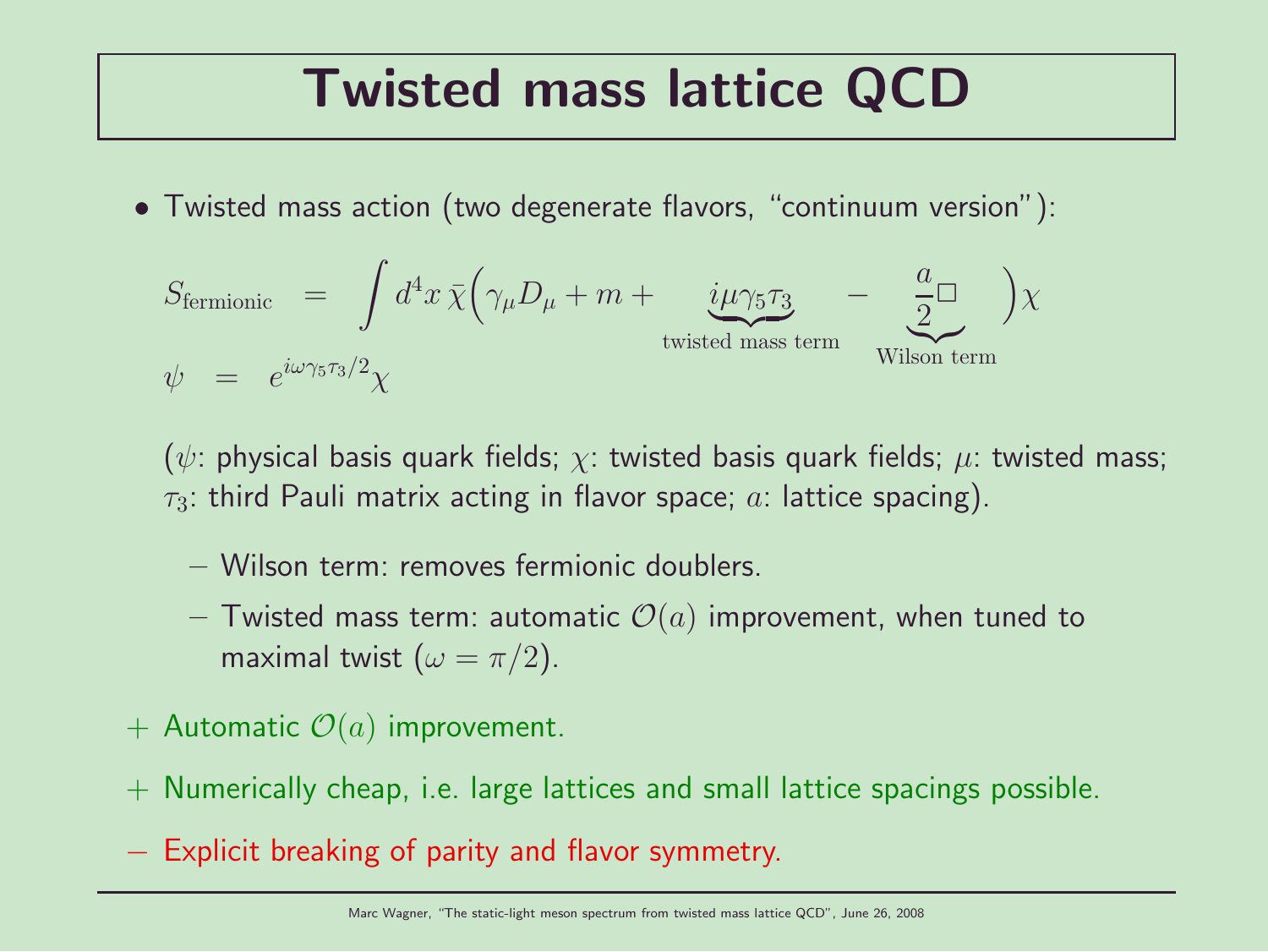### Meson operators on the lattice (1)

• Static-light meson creation operators in the continuum:

$$
\mathcal{O}(\mathbf{x}) = \bar{Q}(\mathbf{x}) \int d\hat{\mathbf{n}} \Gamma(\hat{\mathbf{n}}) U(\mathbf{x}; \mathbf{x} + d\hat{\mathbf{n}}) q(\mathbf{x} + d\hat{\mathbf{n}}).
$$

• Static-light meson creation operators on the lattice:

$$
\mathcal{O}^{\text{6-path}}(\mathbf{x}) = \bar{Q}(\mathbf{x}) \sum_{\hat{\mathbf{n}} = \pm \mathbf{e}_1, \pm \mathbf{e}_2, \pm \mathbf{e}_3} \Gamma(\hat{\mathbf{n}}) U(\mathbf{x}; \mathbf{x} + d\hat{\mathbf{n}}) q(\mathbf{x} + d\hat{\mathbf{n}}) , d \in \mathbb{N}_+
$$
  

$$
\mathcal{O}^{\text{8-path}}(\mathbf{x}) = \bar{Q}(\mathbf{x}) \sum_{\hat{\mathbf{n}} = \pm \mathbf{e}_1 \pm \mathbf{e}_2 \pm \mathbf{e}_3} \Gamma(\hat{\mathbf{n}}) U(\mathbf{x}; \mathbf{x} + d\hat{\mathbf{n}}) q(\mathbf{x} + d\hat{\mathbf{n}}) , d \in \mathbb{N}_+.
$$

#### • Main difference:

- $-$  The integrations over spheres  $\int d\hat{\bf n}$  are replaced by finite sums  $\sum_{\hat{\bf n}}.$
- Spherical harmonics contained in  $\Gamma$  are approximated by six or eight points respectively.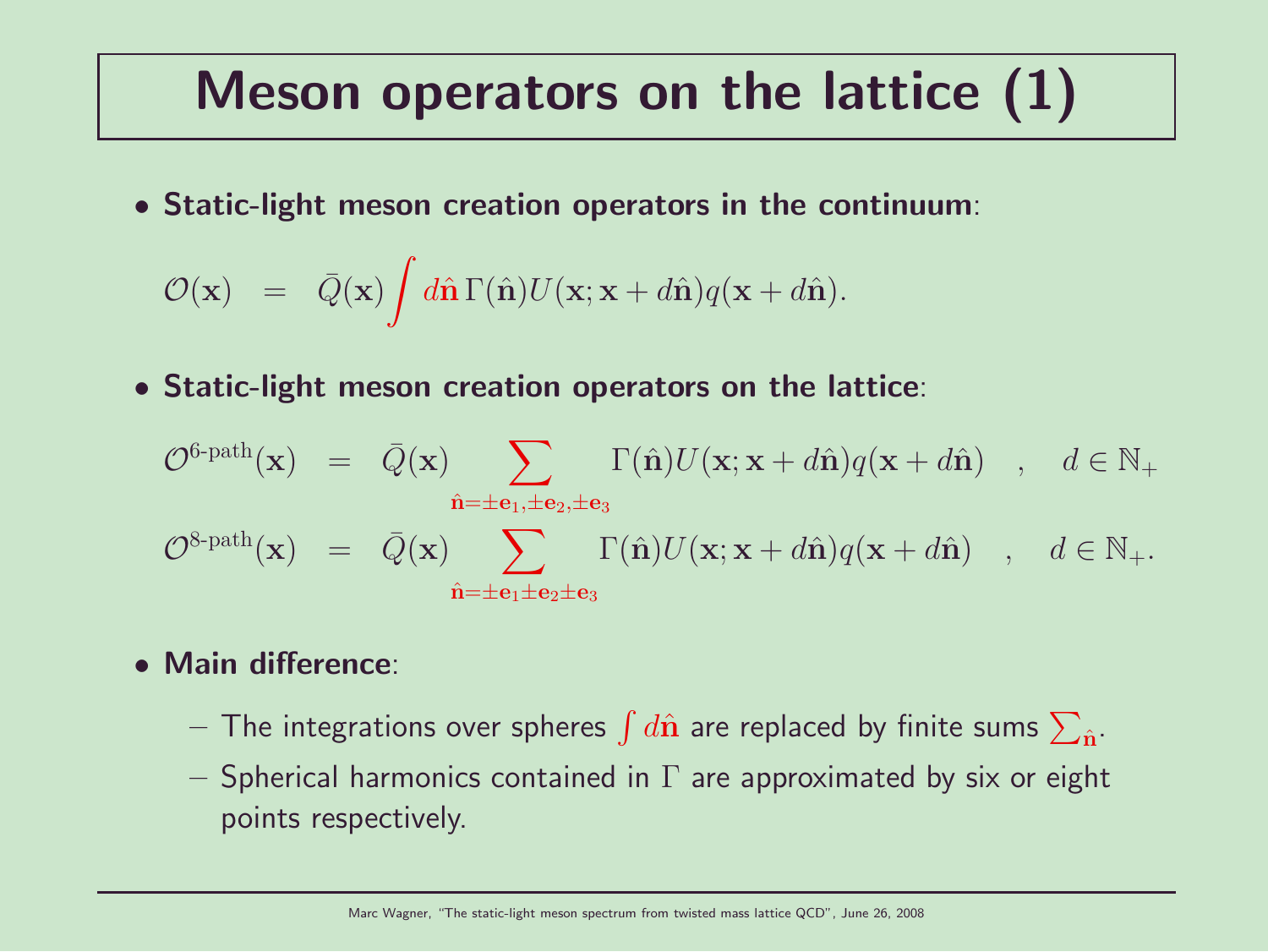

Marc Wagner, "The static-light me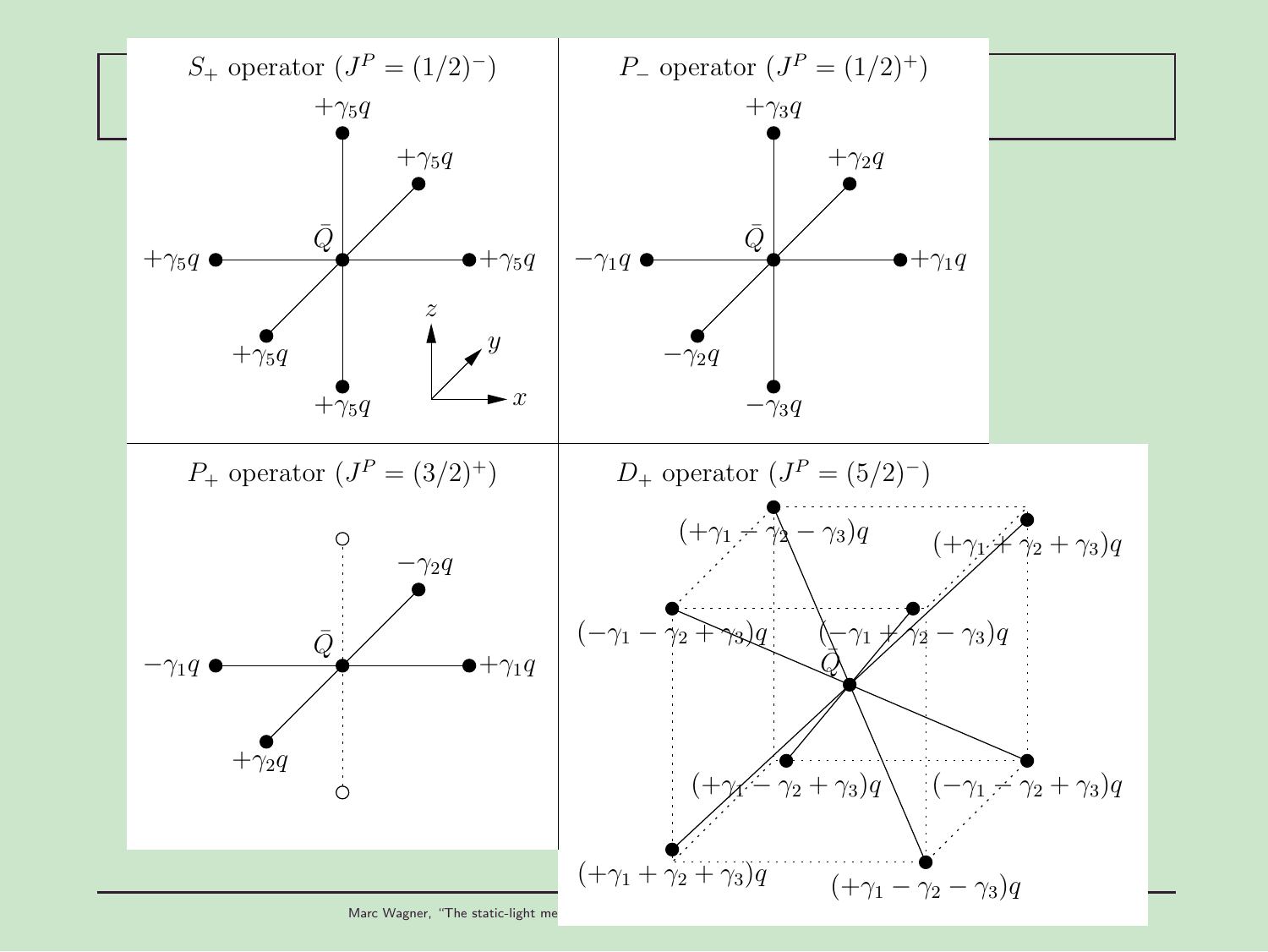## Meson operators on the lattice (2)

- To determine the total angular momentum quantum numbers of lattice meson creation operators, expand them in terms of spherical harmonics:
	- Expansions are infinite sums.
	- Lattice operators have no well defined total angular momentum; they always create an infinite superposition of total angular momentum eigenstates.
	- In contrast to the continuum, where there is an infinite number of fixed angular momentum representations (continuous rotation group SO(3)), on the lattice there are only five different representations (discrete rotation group  $O_h$ ):

$$
A_1 \rightarrow L = 0, 4, 6, 8, ...
$$
  
\n
$$
A_2 \rightarrow L = 3, 6, 7, 9, ...
$$
  
\n
$$
E \rightarrow L = 2, 4, 5, 6, ...
$$
  
\n
$$
T_1 \rightarrow L = 1, 3, 4, 5(2 \times), ...
$$
  
\n
$$
T_2 \rightarrow L = 2, 3, 4, 5, ...
$$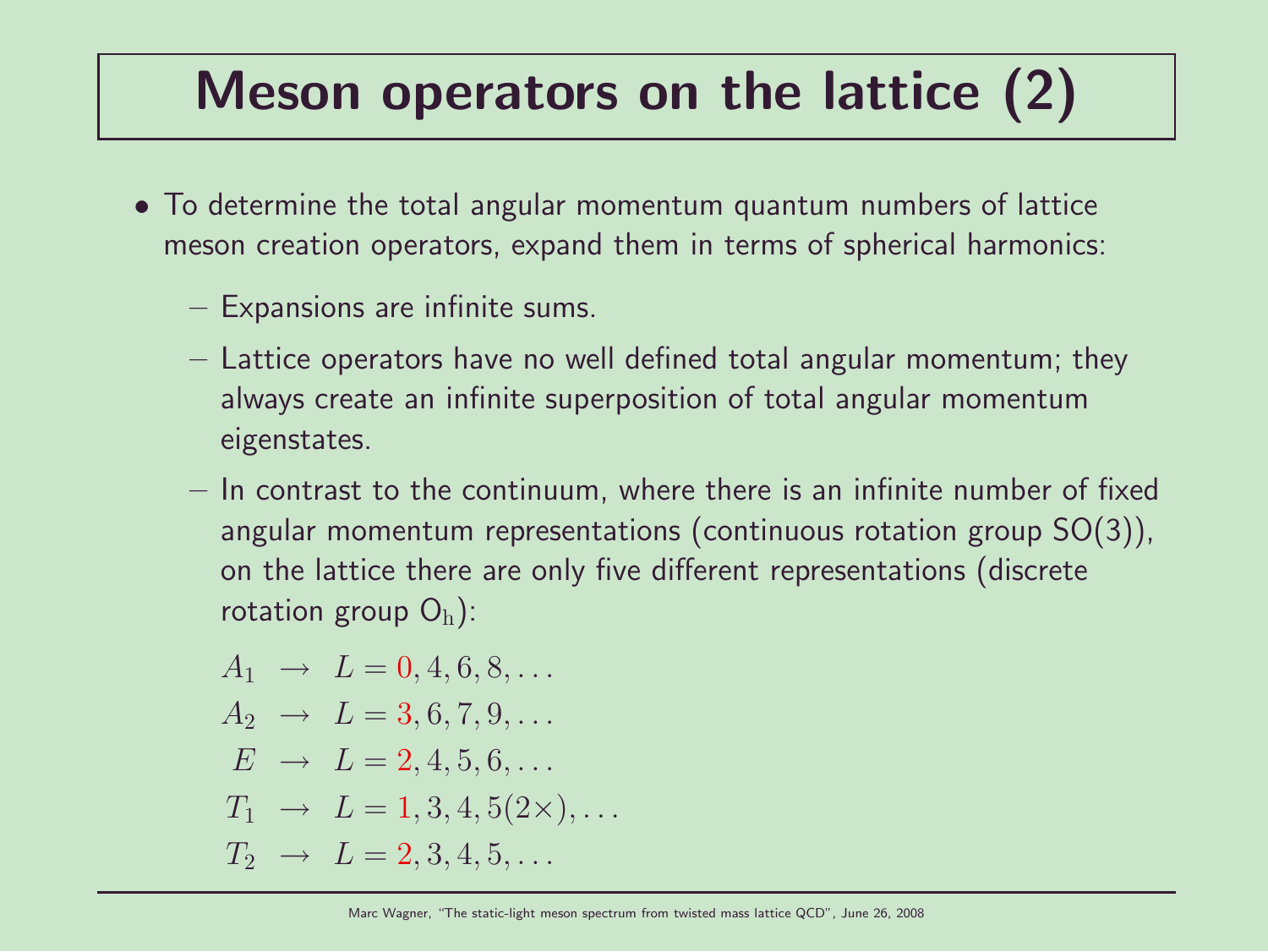### Further lattice techniques

- Stochastic propagators:
	- Statistical noise is significantly reduced.
	- Spatial smearing is easy.

#### • Smearing techniques:

- HYP2 smearing of links in time direction to reduce the self energy of the static quark ( $\rightarrow$  statistical noise is reduced).
- Jacobi smearing of light quark operators and APE smearing of spatial links to increase ground state overlaps ( $\rightarrow$  allows to extract static-light meson masses at smaller temporal separations, where the signal quality is better).

#### • Correlation matrices:

- Increase ground state overlaps.
- Extract excited states.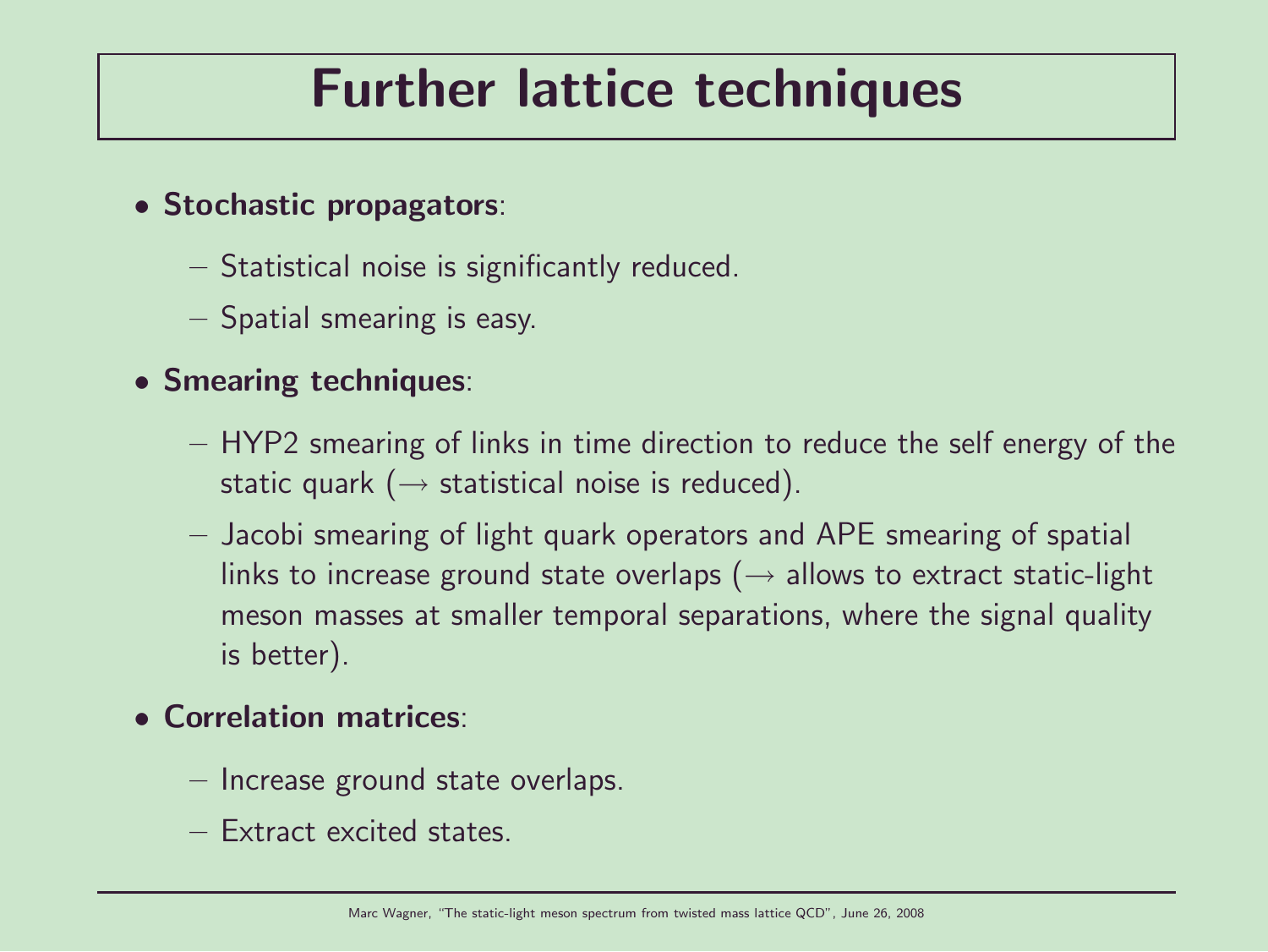#### Simulation setup

- $24^3 \times 48$  lattices.
- Twisted mass Dirac operator with two degenerate flavors,

$$
\begin{array}{rcl} Q^{(\chi)}&=&\gamma_\mu D_\mu+m+i\mu\gamma_5+\frac{a}{2}\Box\quad,\quad m+4&=&\frac{1}{2\kappa}\\[2mm] {\rm with}\ \kappa=0.160856. \end{array}
$$

- Tree-level Symanzik improved gauge action with  $\beta = 3.9$ .
- Lattice spacing  $a \approx 0.0855(5)$  fm, spatial lattice extension  $24 \times a \approx 2.05$  fm.

| $\mu$  | $m_{\pi}$ in MeV | number of gauges              |  |
|--------|------------------|-------------------------------|--|
| 0.0040 | 314(2)           | 1400                          |  |
| 0.0064 | 391(1)           | 1450                          |  |
| 0.0085 | 448(1)           | 1350                          |  |
| 0.0100 | 485(1)           | $0 \approx 1000$ planned)     |  |
| 0.0150 | 597(2)           | 250 ( $\approx$ 1000 planned) |  |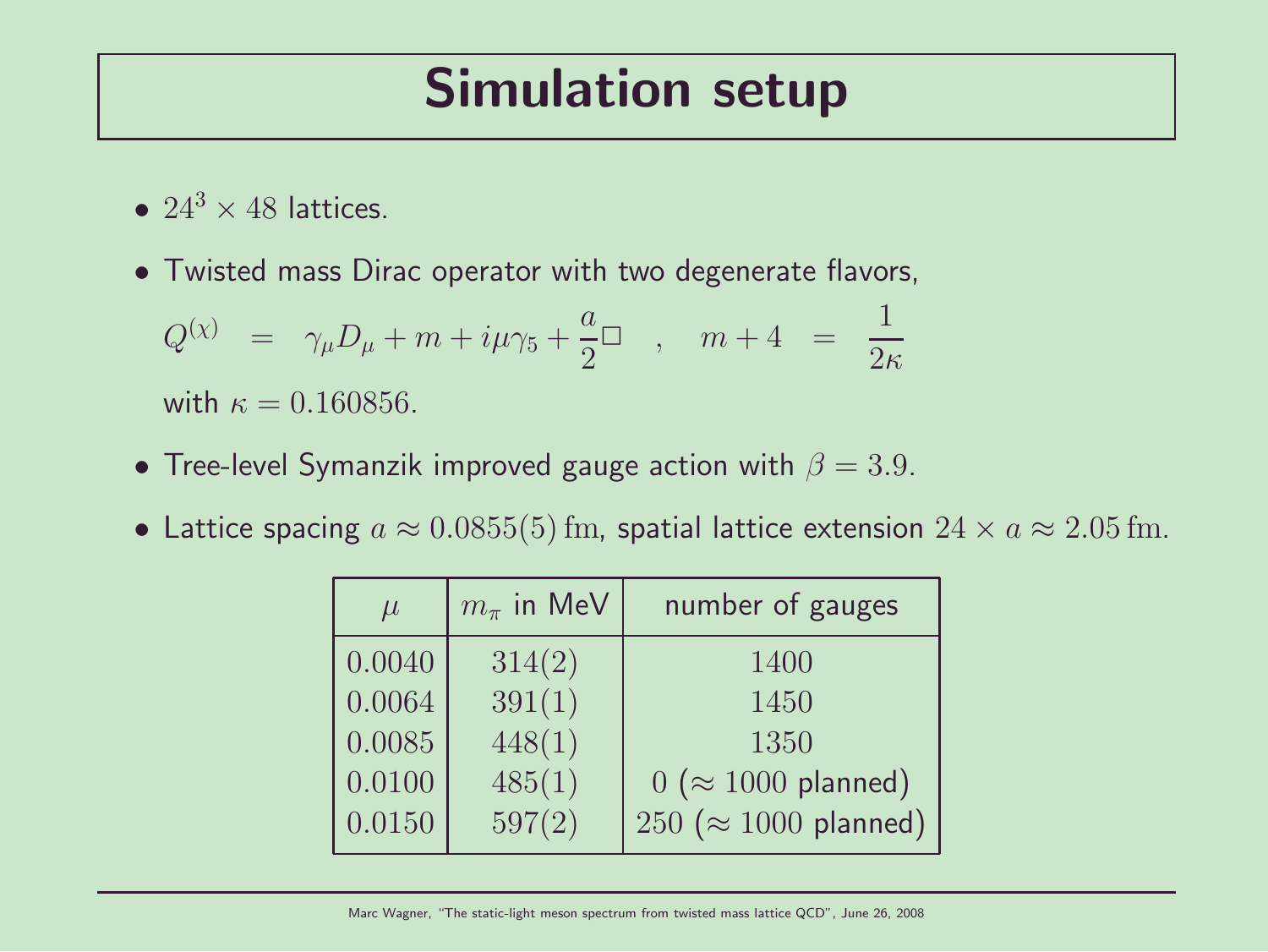# Results (1)

• To compute ground states and excited states, consider  $6 \times 6$  correlation matrices

$$
C_{jk}(T) = \langle \Omega | \big( \mathcal{O}_j(\mathbf{x}, T) \big)^{\dagger} \mathcal{O}_k(\mathbf{x}, 0) | \Omega \rangle.
$$

- Different smearing levels, i.e. different meson extensions.
- Operators with parity  $P = +$  and  $P = -$  in the same correlation matrix, because of parity mixing induced by the twisted mass Dirac operator.
- Fixed total angular momentum  $J$  for each correlation matrix.
- Two approaches:
	- Effective masses by solving a generalized eigenvalue problem (visualization of static-light meson masses and their statistical accuracy).
	- $\chi^2$  fitting of an ansatz of exponentials to the correlation matrices (numerical values and statistical errors for static-light meson masses).
	- Both approaches yield consistent results.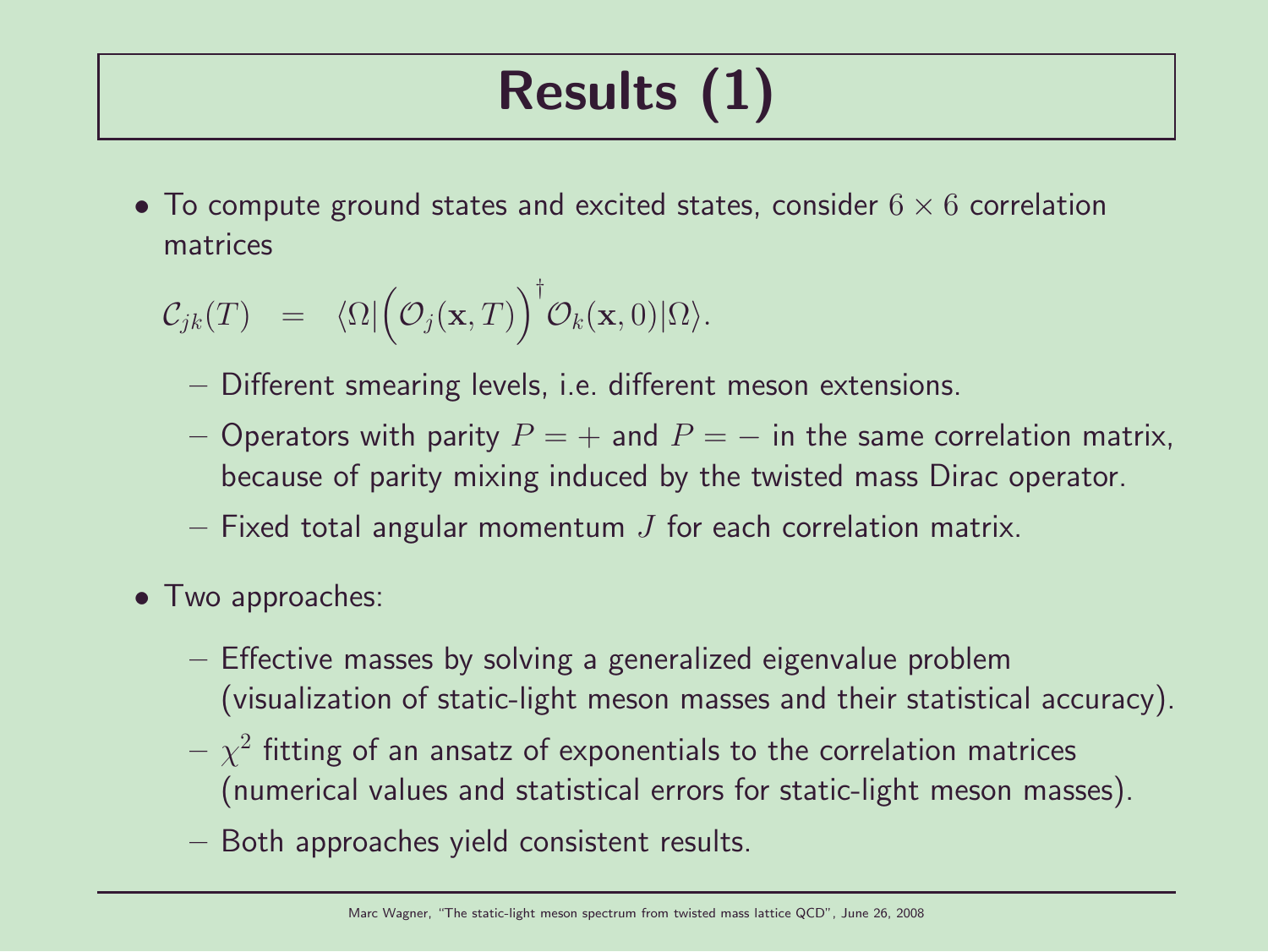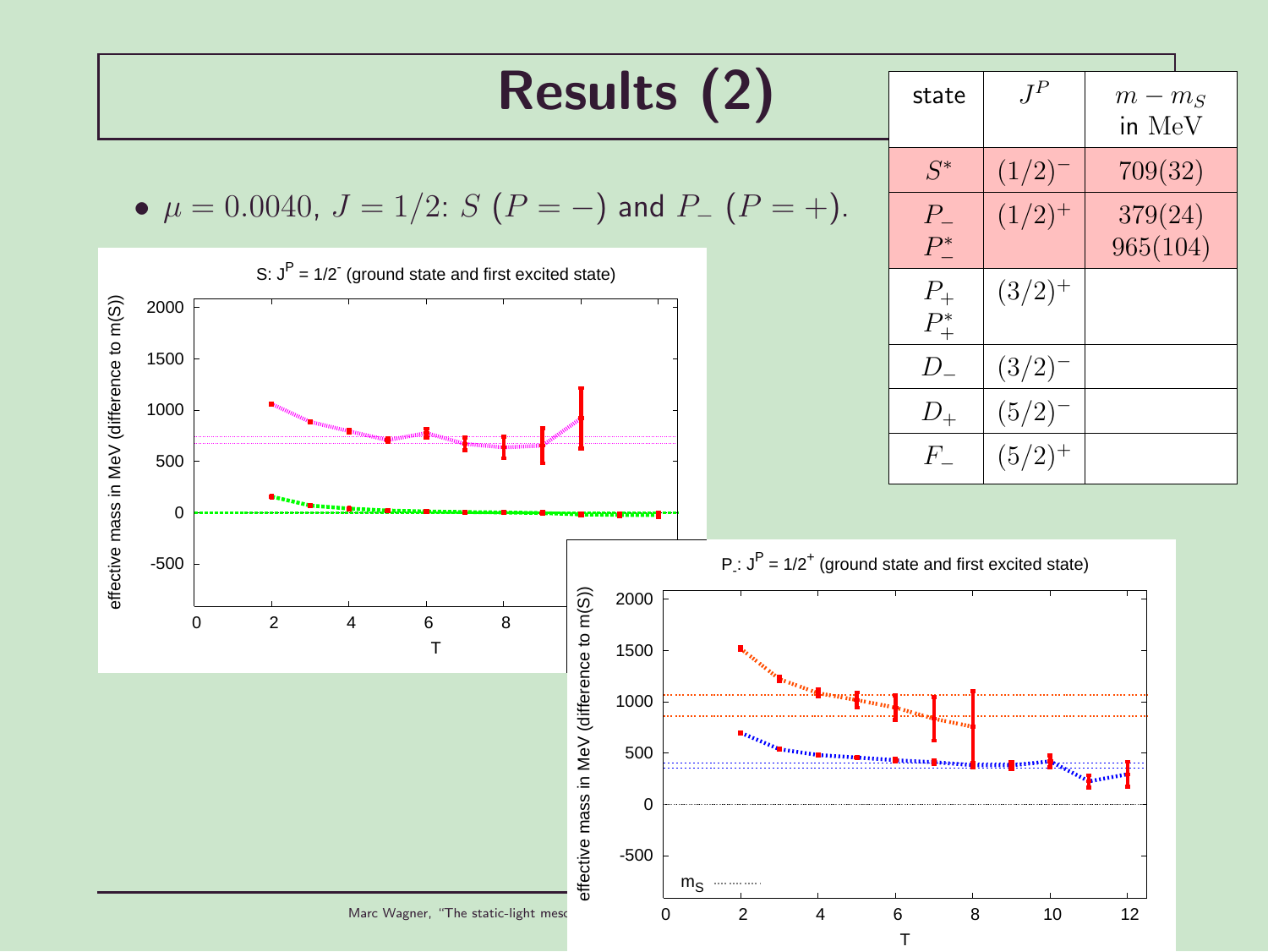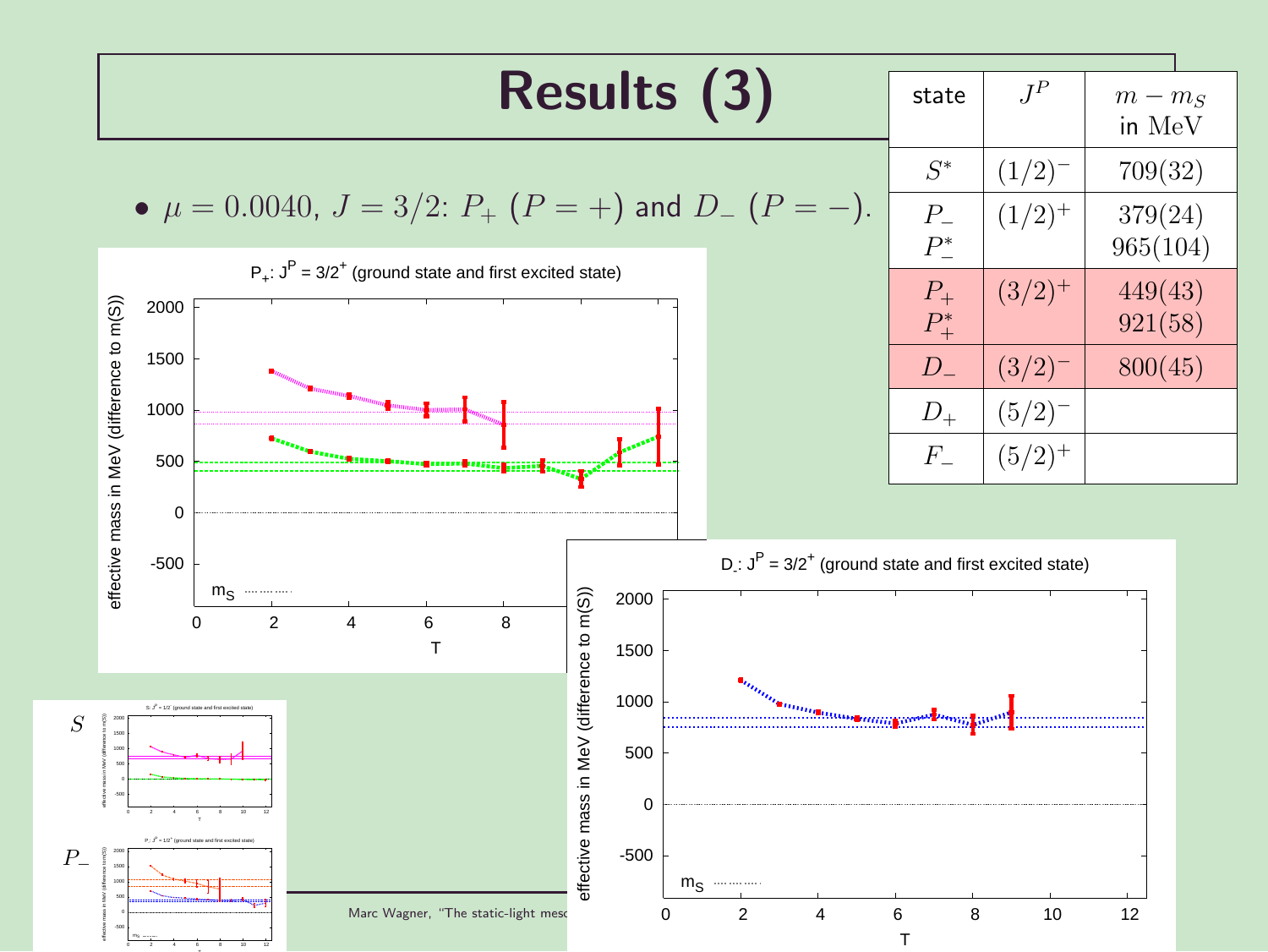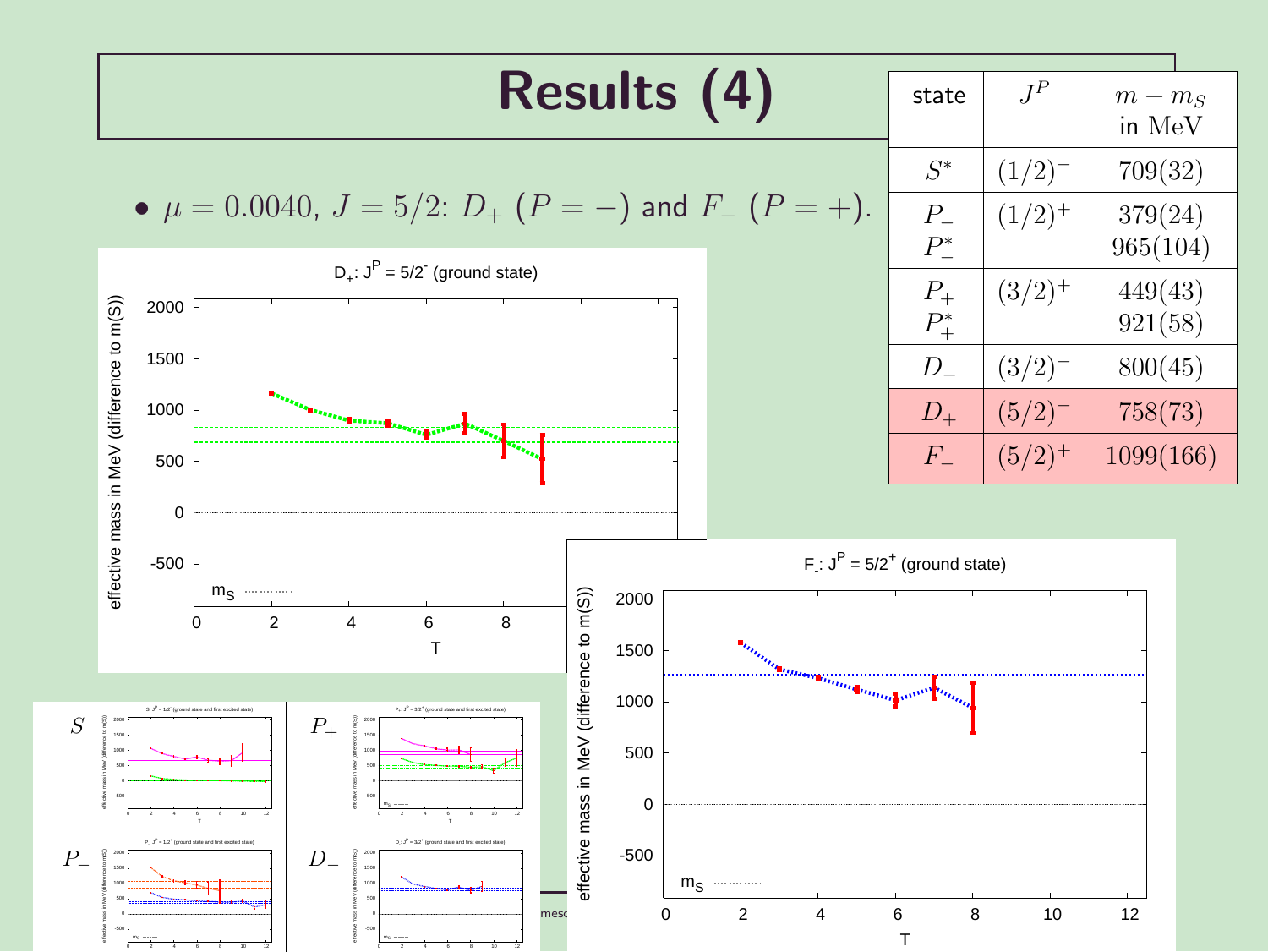## Results (5)

- $\bullet$  Linear extrapolation in  $(m_\pi)^2$  to physical light quark masses:
	- B mesons:  $u/d$  quark extrapolation  $(m_\pi = 139.6 \,\text{MeV})$ .
	- $B_s$  mesons: s quark extrapolation (" $m_\pi = 700.0 \,\text{MeV}$ ").
		- $*$  However: sea of two degenerate  $s$  quarks.

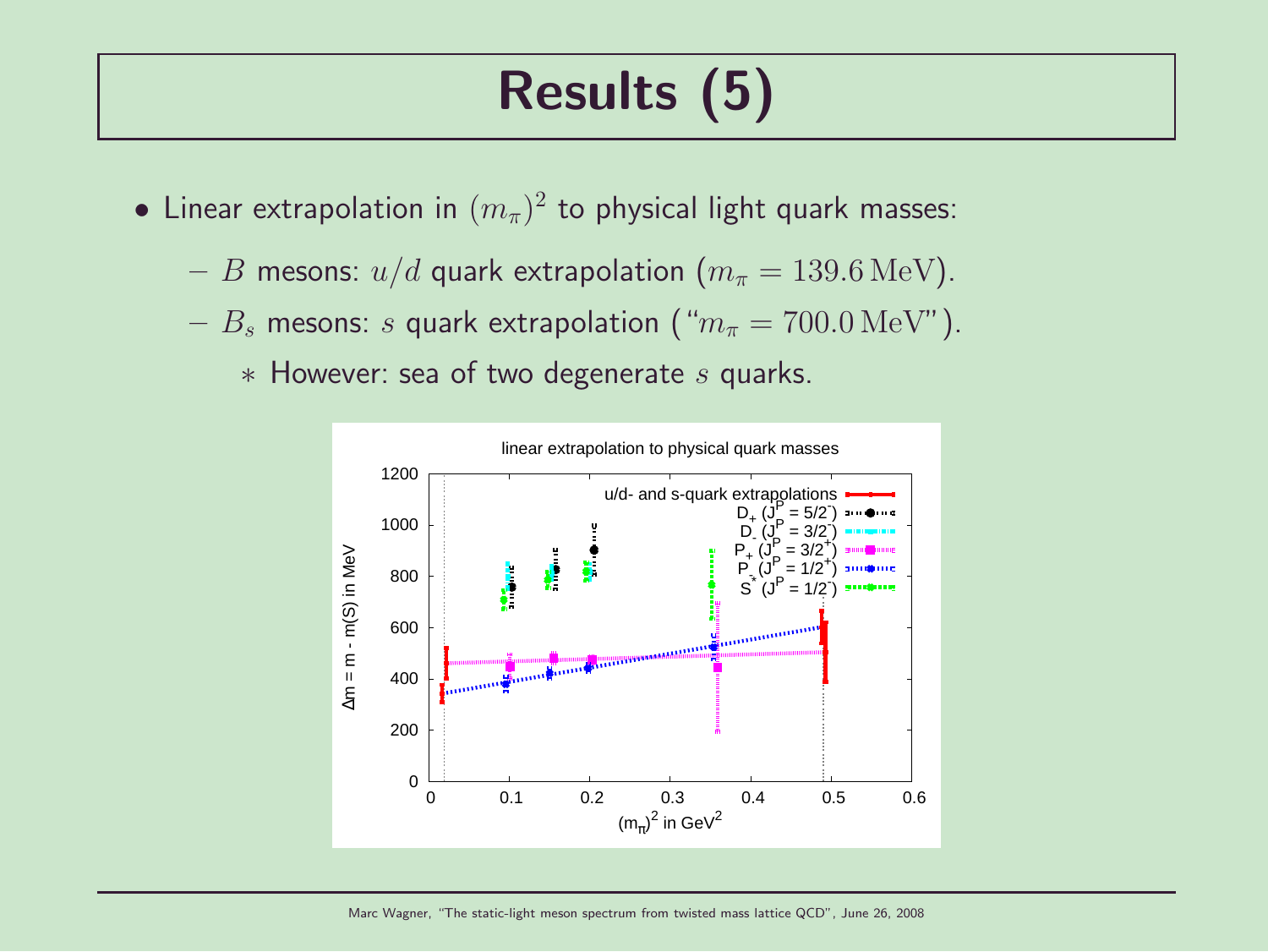# Results (6)

- $\bullet$  Prediction for excited  $B$  states  $B^*_0$ ,  $B^*_1$ ,  $B_1$  and  $B^*_2$   $(P$  wave states):
	- Linear interpolation in  $m_c/m_O$  to physical b quark mass (input:  $u/d$ extrapolated lattice data for  $m_Q = \infty$ , experimental data for  $m_Q = m_c$ ).
- Status of experimental results:
	- PDG: one excited state,  $J^P$  unknown.
	- CDF and CØ collaborations (hep-ex/0612003): two excited states,  $B_1$  and  $B_2^*$ .

|                                        | $m - m(S)$ in MeV                        |            |                  |  |
|----------------------------------------|------------------------------------------|------------|------------------|--|
| state                                  | lattice                                  | <b>PDG</b> | $hep-ex/$        |  |
| $B_0^*$<br>$B_1^*$<br>$B_1$<br>$B_2^*$ | 393(28)<br>408(28)<br>489(42)<br>500(42) | 419(8)     | 455(5)<br>459(6) |  |



prediction for excited B states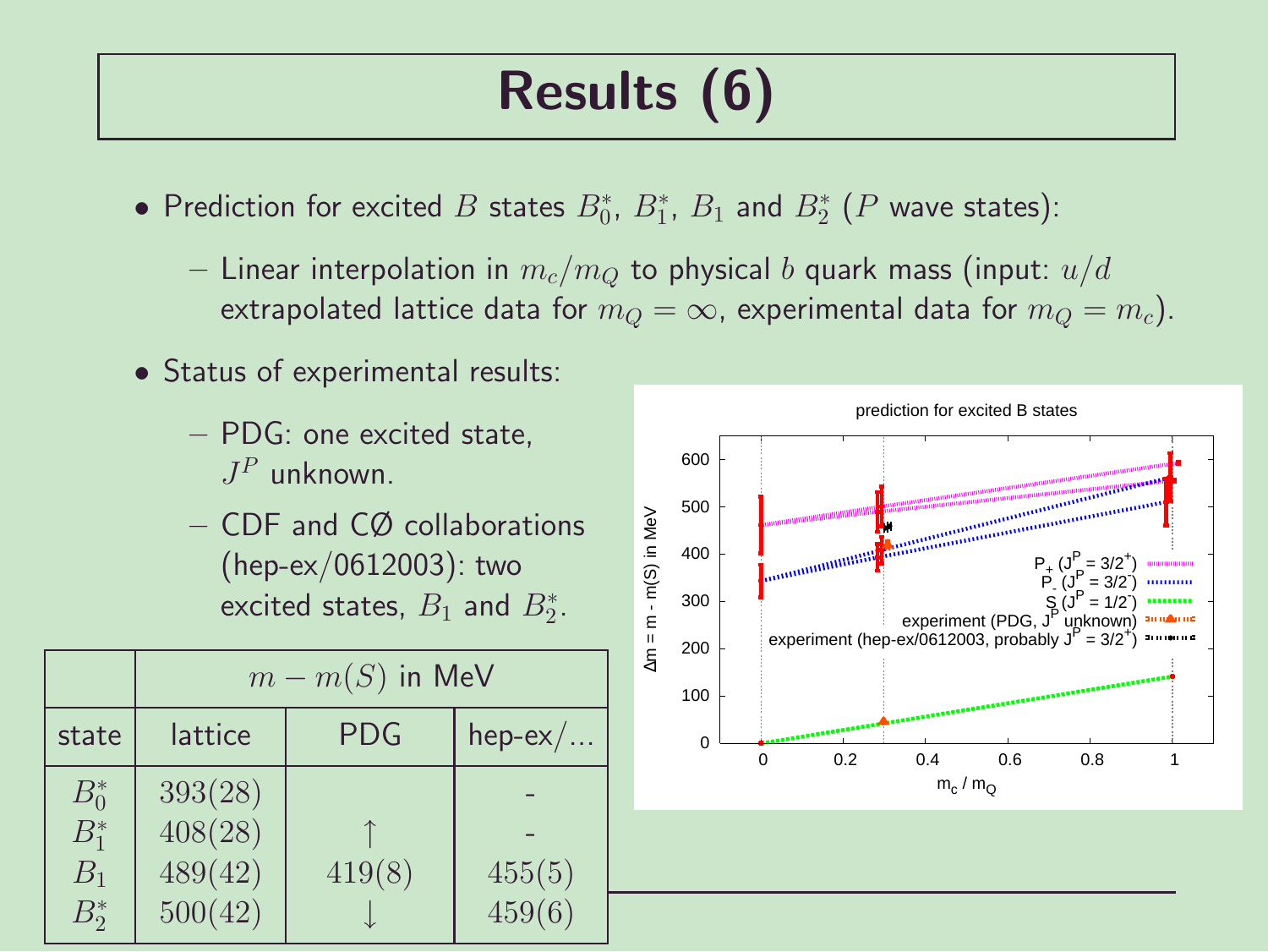# Results (7)

- Prediction for excited  $B_s$  states  $B_{s0}^*$ ,  $B_{s1}^*$ ,  $B_{s1}$  and  $B_{s2}^*$  ( $P$  wave states):
	- Linear interpolation in  $m_c/m_O$  to physical b quark mass (input: s extrapolated lattice data for  $m_Q = \infty$ , experimental data for  $m_Q = m_c$ ).
- Status of experimental results:
	- PDG: one excited state,  $J^P$  unknown.
	- CDF and CØ collaborations (hep-ex/0612003): two excited states,  $B_1$  and  $B_2^*$ .

|                                                    | $m - m(S)$ in MeV                        |            |                  |  |
|----------------------------------------------------|------------------------------------------|------------|------------------|--|
| state                                              | lattice                                  | <b>PDG</b> | $hep-ex/$        |  |
| $B_{s0}^*$<br>$B_{s1}^*$<br>$B_{s1}$<br>$B_{s2}^*$ | 527(44)<br>592(44)<br>500(81)<br>534(81) | 484(16)    | 463(1)<br>474(2) |  |



prediction for excited B<sub>s</sub> states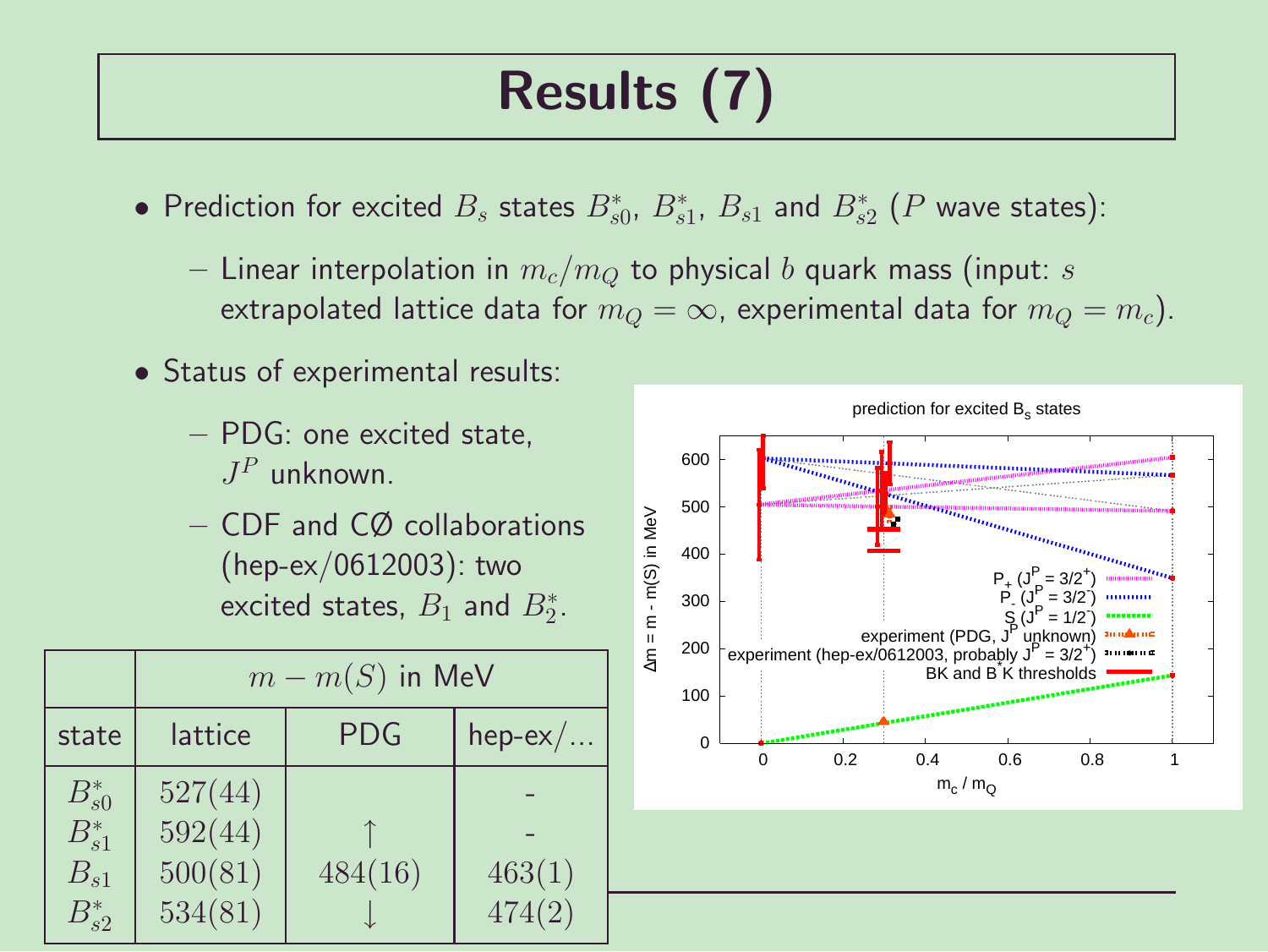## Summary

- Static-light meson masses have been computed via twisted mass lattice QCD at a small value of the lattice spacing ( $a = 0.0855$  fm) and at small values of the pion mass  $(m_\pi = 314 \,\text{MeV}, \ldots, 597 \,\text{MeV})$ :
	- Total angular momentum  $J = 1/2, 3/2, 5/2$ .
	- Parity  $P = +$ , –.
	- Ground states and first excited states.
- Interpolation/extrapolation to physical quark masses allow predictions for the spectrum of B mesons and  $B_s$  mesons. Results are in agreement with currently available experimental results within statistical errors.